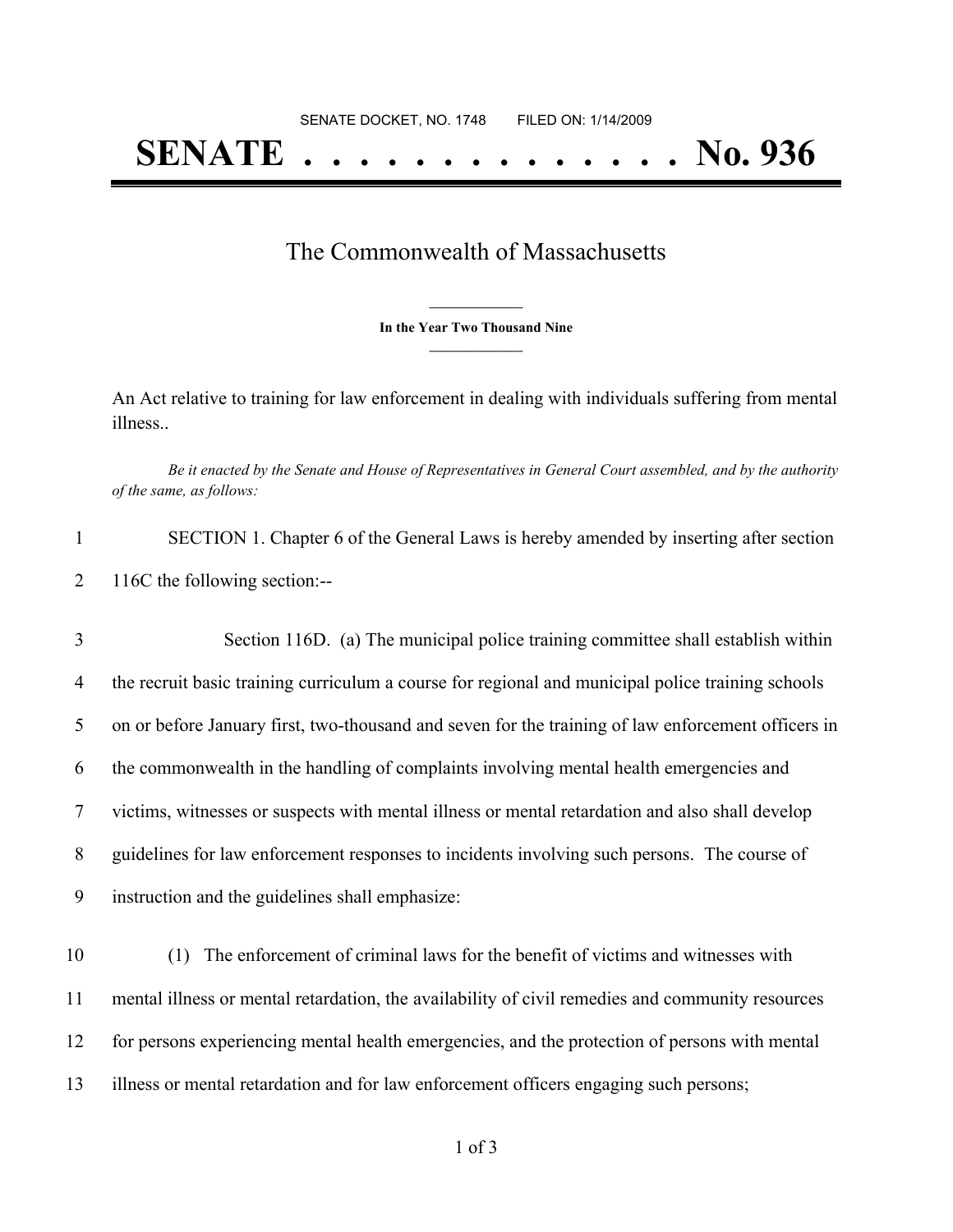(2) The laws regarding the defenses of responsibility and competency to stand trial, and the diversion of persons with mental illness or mental retardation for treatment instead of criminal prosecution;

 (3) The provision of information to law enforcement officers about individuals suffering from mental illness or mental retardation, including common behaviors and actions exhibited by such individuals; strategies law enforcement officers can use for reducing or preventing the risk of harm arising from persons experiencing mental health emergencies, or from victims, witnesses or suspects with mental illness or mental retardation with the aim of seeking the least intrusive, restrictive and violent means of addressing such incidences and individuals while protecting the safety of the law enforcement officer and other persons present at the complaint scene.

 Training presenters shall include certified mental health practitioners with expertise in the delivery of direct services to individuals experiencing mental health emergencies and victims, witnesses and suspects with mental illness and mental retardation and consumer- survivors i.e. individuals with mental illness and mental retardation. Training presentations may utilize the staff of community-based mental health or retardation treatment facilities.

 As used in this section, "law enforcement officer" shall mean any officer of a municipal police department, the department of the state police or the Massachusetts Bay Transportation Authority police department. "Consumer-survivor" shall mean any individual suffering from mental health disability or mental retardation.

of 3